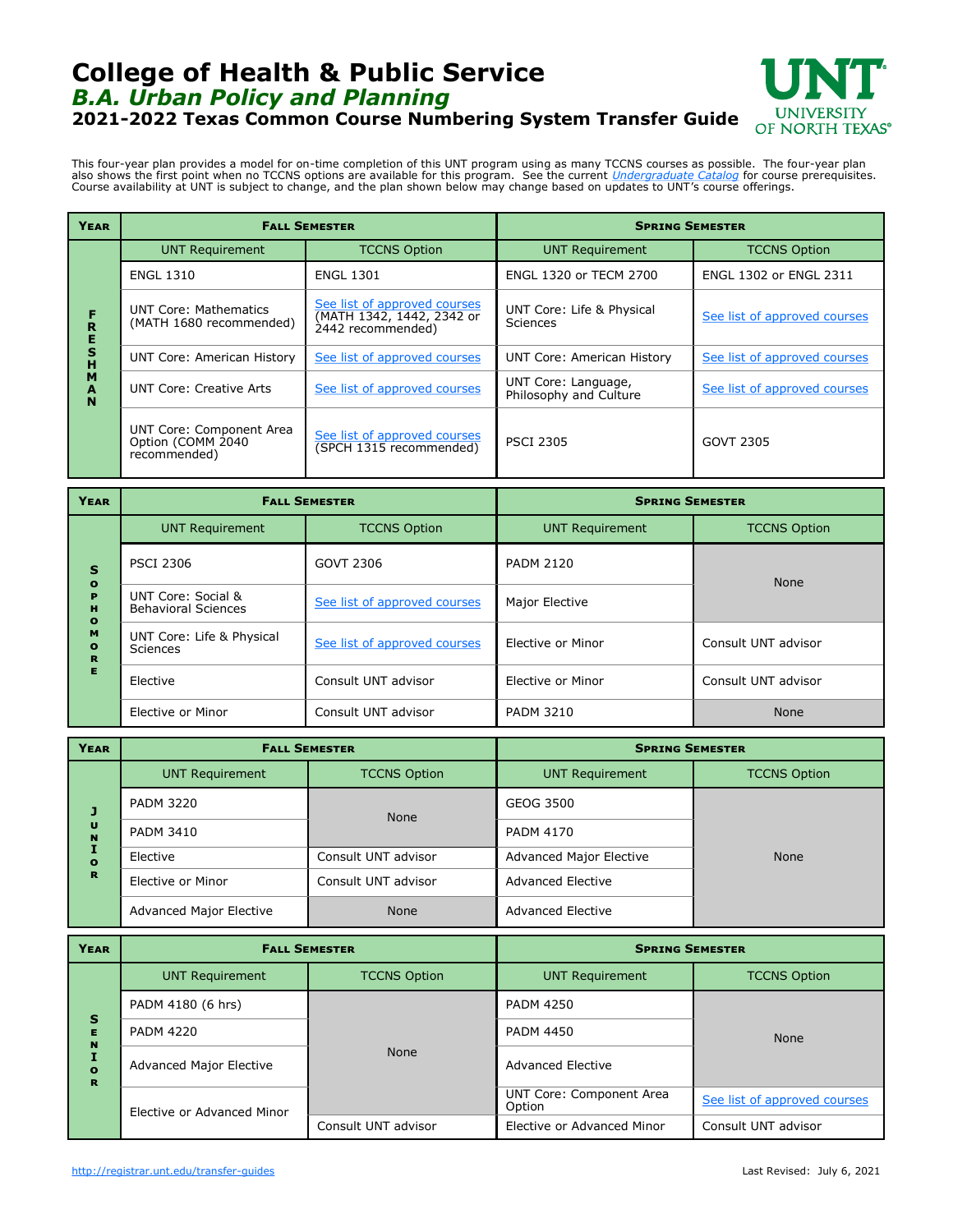## <span id="page-1-0"></span>**College of Health & Public Service** *B.A. Urban Policy and Planning*

**2021-2022 Texas Common Course Numbering System Transfer Guide**



### **Courses Recommended for Transfer**

The UNT Core requirements are shown with Texas Common Course Numbering System values only when UNT offers equivalent courses. There may be other courses in transfer that apply toward the specific degree requirement, but those listed are known to apply.

#### **UNT Core: Communication**

ENGL 1301; and ENGL 1302 or 2311

A grade of 'C' or better is required on courses applied toward this requirement.

#### **UNT Core: Mathematics**

One course chosen from: MATH 1316, 1324, 1325 or 1425, 1332, 1342 or 1442 or 2342 or 2442, 1350, 2312 or 2412, 2313 or 2413 or 2513

*MATH 1342, 1442, 2342 or 2442 are recommended.*

#### **UNT Core: Life & Physical Sciences**

For students not majoring in Science, Mathematics, or Engineering, completing two courses from the list below is recommended (see an Academic Advisor for more options).

| <b>ANTH 2401</b> | GEOL 1403 |
|------------------|-----------|
|------------------|-----------|

- ASTR 1403 PHYS 1403
- ASTR 1404 • PHYS 1404
- BIOL 1408 • PHYS 1410
- BIOL 2406 **PHYS 1415**
- GEOL 1401

#### **UNT Core: American History**

Two courses chosen from: HIST 1301, 1302, 2301

#### **UNT Core: Government/Political Science**

GOVT 2305 and 2306

#### **UNT Core: Creative Arts**

One course chosen from: ARTS 1301 or 1304; DRAM 1310; MUSI 1306; SPCH 2341

#### **UNT Core: Language, Philosophy and Culture**

One course chosen from: ARTS 1303; ENGL 2332 or 2333; HIST 2321 or 2322; PHIL 1301, 1304, 2303, 2306, or 2316

#### **UNT Core: Social & Behavioral Sciences**

One course chosen from: ANTH 2346 or 2351; COMM 1307; CRIJ 1301; ECON 2301 or 2302; GEOG 1303; PSYC 2301 or 2330; SOCI 1301; SOCW 2361; SPCH 1318; TECA 1354

*PADM 2100 taken at UNT is recommended.*

#### **UNT Core: Component Area Option**

Complete two courses from Component Area Option A OR one course from Component Area Option A AND one course from Component Area Option B.

**Option A**: ANTH 2346, 2351, or 2401; ARTS 1301, 1303 or 1304; ASTR 1403 or 1404; BIOL 1408 or 1413, or 2406; COMM 1307 or 2300; CRIJ 1301; DRAM 1310; ECON 2301 or 2302; ENGL 1301, 1302, 2311, 2332, or 2333; HECO 1322; GEOG 1303; GEOL 1401 or 1403; HIST 1301, 1302, 2321, or 2322; MATH 1316, 1324, 1325 or 1425, 1332, 1342 or 1442 or 2342 or 2442, 1350, 2312 or 2412, 2313 or 2413 or 2513, 2314 or 2414; MUSI 1306 or 1307; PHIL 1301, 1304, 2303, 2306, or 2316; PHYS 1403, 1404, 1410, or 1415; PSYC 2301; SOCI 1301; SOCW 2361; SPCH 1315, 1318 or 2341; TECA 1354

**Option B**: COMM 2302; SPCH 1311; TECA 1303

*SPCH 1315 is recommended.*

#### **Urban Policy and Planning: Major Requirements**

No TCCNS options available

**Urban Policy and Planning: Other Requirements**

Students must have a minimum grade point average of 2.0 for entering the program, a grade of C or better in all courses in the major and a minimum overall grade point average of 2.0 is required for graduation.